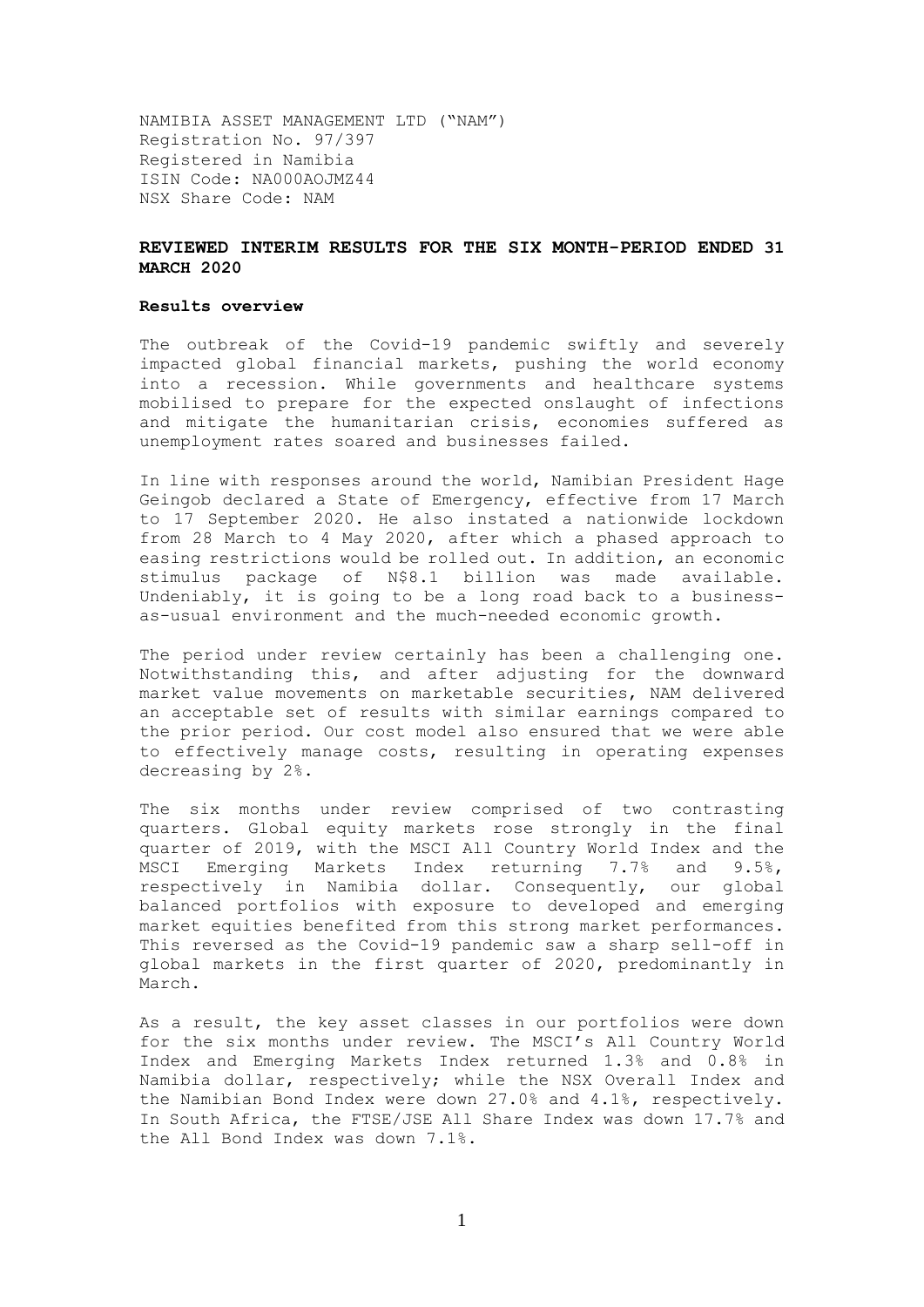#### **Business update**

NAM is a focused active asset management firm and remains one of the largest custodians of saving assets in Namibia. We continue to offer a diversified range of products to both retail and institutional clients, including a comprehensive range of offshore solutions.

Key outcomes from NAM's reviewed results to 31 March 2020 are as follows:

- Revenue from contracts with customers was slightly down at N\$36.4 million (March 2019: N\$36.7 million).
- Operating profit was marginally up by 1.4% to N\$10.1 million (March 2019: N\$9.9 million).
- Profit before tax decreased by 11.8% to N\$9.7 million (March 2019: N\$11.0 million), mainly due to impact of negative returns on our marketable securities compared to last year.
- Total comprehensive income was down by 22.0% to N\$5.8 million (March 2019: N\$7.5 million).
- Headline earnings per share decreased by 14.0% to 4.13 cents (March 2019: 4.80 cents).

Our assets under management (AuM) were down by 14.1% to N\$16.4 billion (September 2019: N\$19.1 billion). Given the impact of the sell-off highlighted above on the market value of assets, combined with modest net outflows, our institutional AuM declined by 15.9% to N\$14.3 billion (September 2019: N\$17.0 billion). Retail AuM was flat at N\$2.1 billion (September 2019: N\$2.1 billion). This was due to inflows across our unit trust funds offsetting the impact of negative market movements caused by the Covid-19 pandemic.

In response to the Covid-19 crisis, we have had numerous engagements with our clients and stakeholders, and will continue to do so, with a view to offering support and seeking opportunities for collaboration during these unusual times. NAM also made a financial contribution to the National Disaster Fund and other initiatives to procure, among other items, much- needed medical equipment.

Due to prudent management of resources over the years, NAM is in a strong financial position, which bodes well in these uncertain times. Our business has remained fully operational during the lockdown, with all our employees working from home at full capacity to uphold our commitments to our clients. We would like to extend our appreciation to our employees for their ongoing commitment and to our clients for their continued support during these trying times.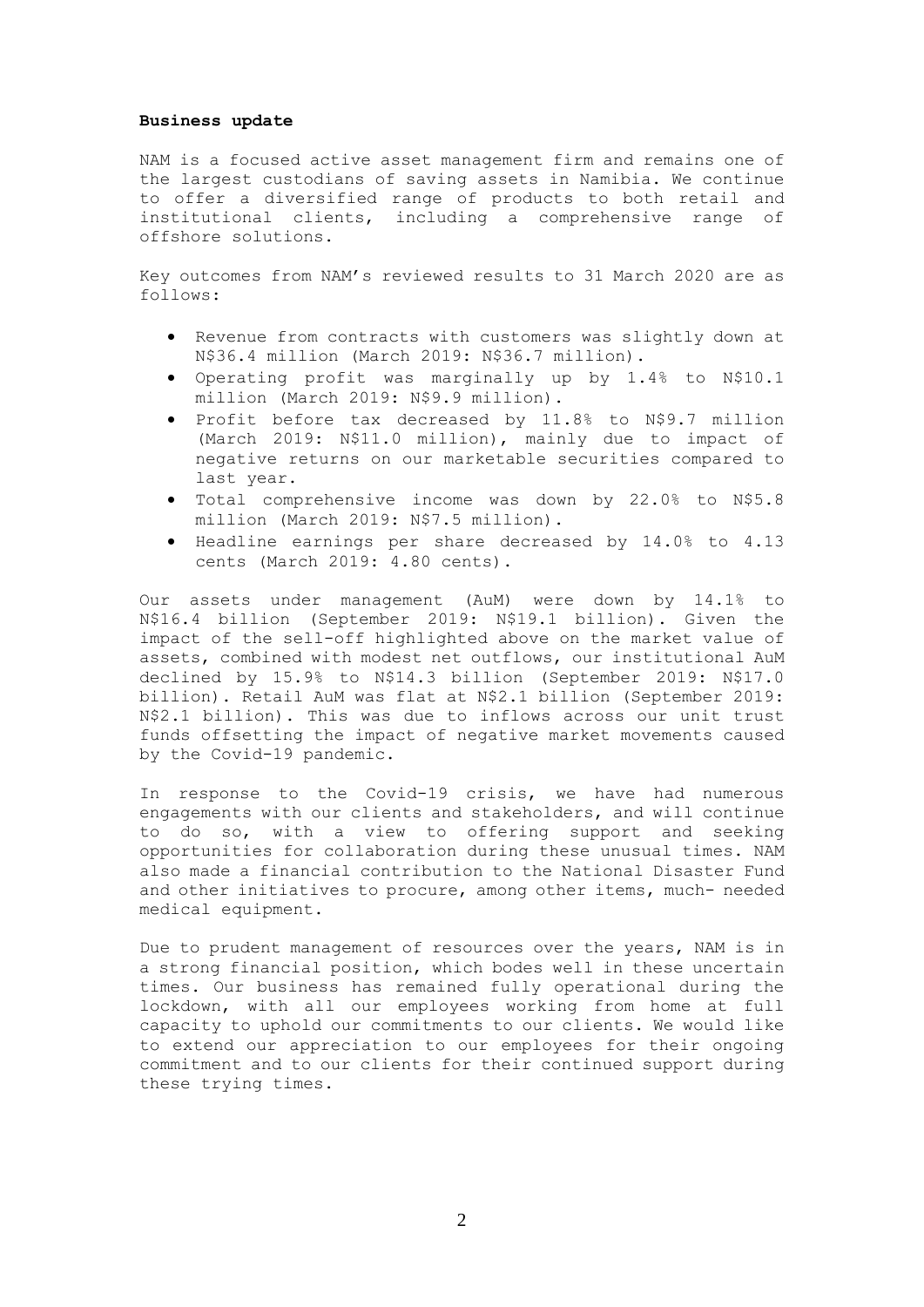#### **Prospects**

There has never been an instance when the world economy has come to a near standstill for a prolonged period. The full economic impact of Covid-19 will only be apparent in months, and possibly years, to come. It is very unlikely that NAM will escape this crisis unscathed, with the Bank of Namibia forecasting that the economy will contract by approximately 6.9% in the current year as a direct result of the pandemic.

Despite the current uncertainties, including those related to the future direction of financial markets, we remain committed to ensuring the long-term sustainability of the business and have taken the necessary steps to ensure we are able to respond appropriately to the impact of the pandemic.

As always, when our clients' needs are catered for, which is our primary focus, all other stakeholders will equally benefit. From a new product perspective, the launch of our global multi-asset flexible fund, NAM Coronation Optimum Growth Fund is imminent. Our new offering complements our existing range and caters to clients seeking a global investment solution that is not constrained by local investment restrictions.

We will continue to apply our long-term focus as we seek to take advantage of prevailing market volatility to invest in attractive opportunities that we believe will generate benchmark-beating returns for our investors. Our objective remains to build diversified and resilient portfolios.

## **External audit review**

The external auditors, EY Namibia, have reviewed the condensed consolidated statement of financial position of the Namibia Asset Management Limited Group as at 31 March 2020, and the related condensed consolidated statement of comprehensive income, changes in equity and cash flows for the period then ended, and other explanatory notes. The review has been conducted in accordance with the International Standard on Review Engagements 2410. Copies of the unqualified report of EY are available for inspection at the registered office of the company. Any forward-looking information contained in this announcement has not been reviewed or reported on by the company's external auditors.

14 May 2020

**A PILLAY E EMVULA CHAIRMAN CHIEF EXECUTIVE OFFICER**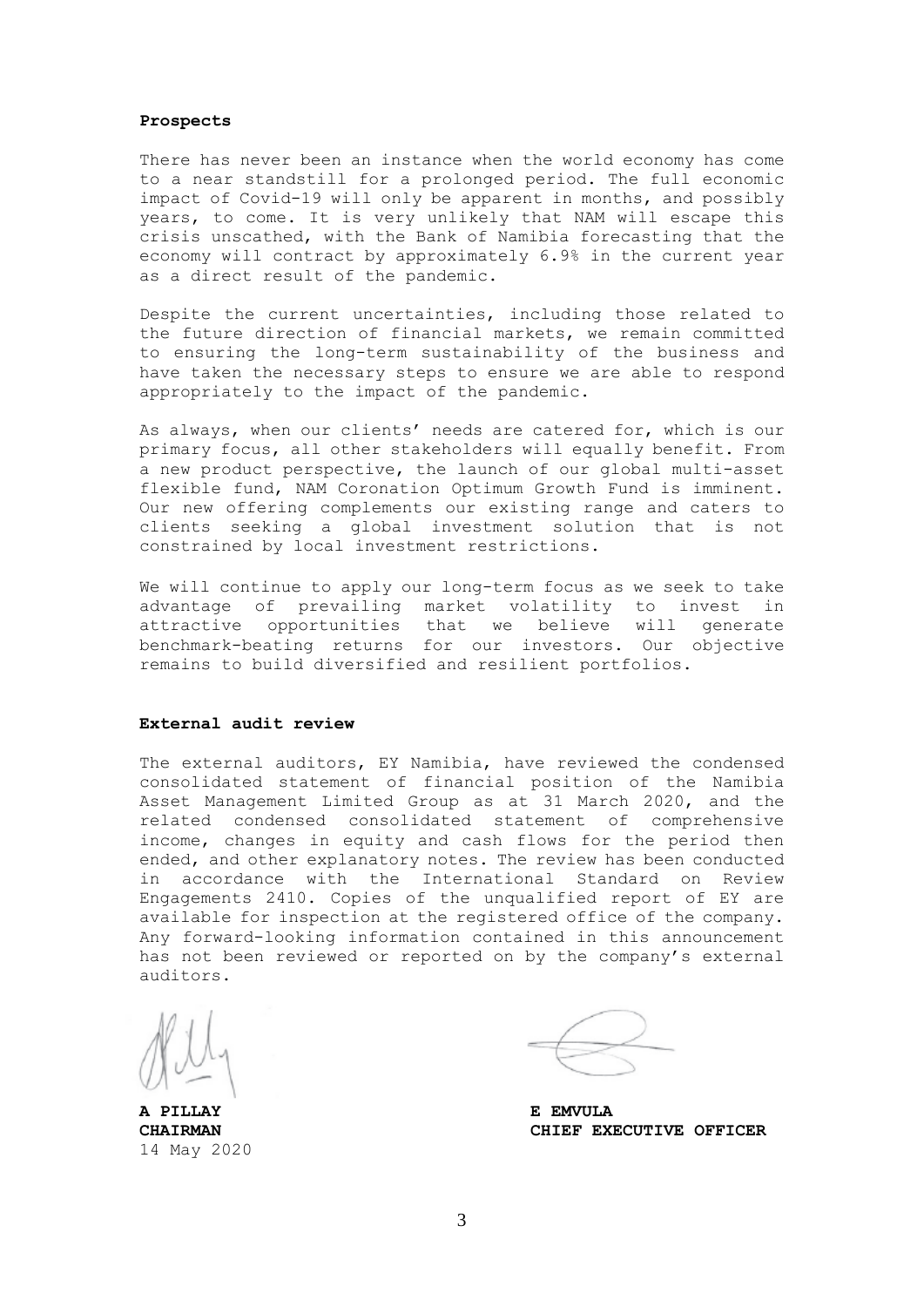### **BOARD OF DIRECTORS**

A PILLAY\* (CHAIRMAN) E EMVULA (CHIEF EXECUTIVE OFFICER) U EISEB (CHIEF FINANCIAL OFFICER) R G YOUNG\* B ROSSOUW S WALTERS E ANGULA A RHODA\* T SHAANIKA (\* SOUTH AFRICAN)

### **COMPANY SECRETARY**

U EISEB

### **REGISTERED OFFICE**

1st Floor, Millennium House, Corner of Robert Mugabe Avenue and DR AB May Street, Windhoek P.O. Box 23329, Windhoek, Namibia

## **AUDITORS**

Ernst & Young Namibia Registered Accountants and Auditors Cnr Otto Nitzsche and Maritz Street P.O Box 1857 Windhoek, Namibia

## **SPONSOR**

IJG Securities (Pty) Ltd Member of the NSX 4th Floor, 1@Steps, c/o Grove and Chasie Street, Windhoek Windhoek, Namibia

### **TRANSFER SECRETARIES**

Transfer Secretaries (Pty) Ltd 4 Robert Mugabe Avenue P.O. Box 2401 Windhoek, Namibia

**Release date**: 20 May 2020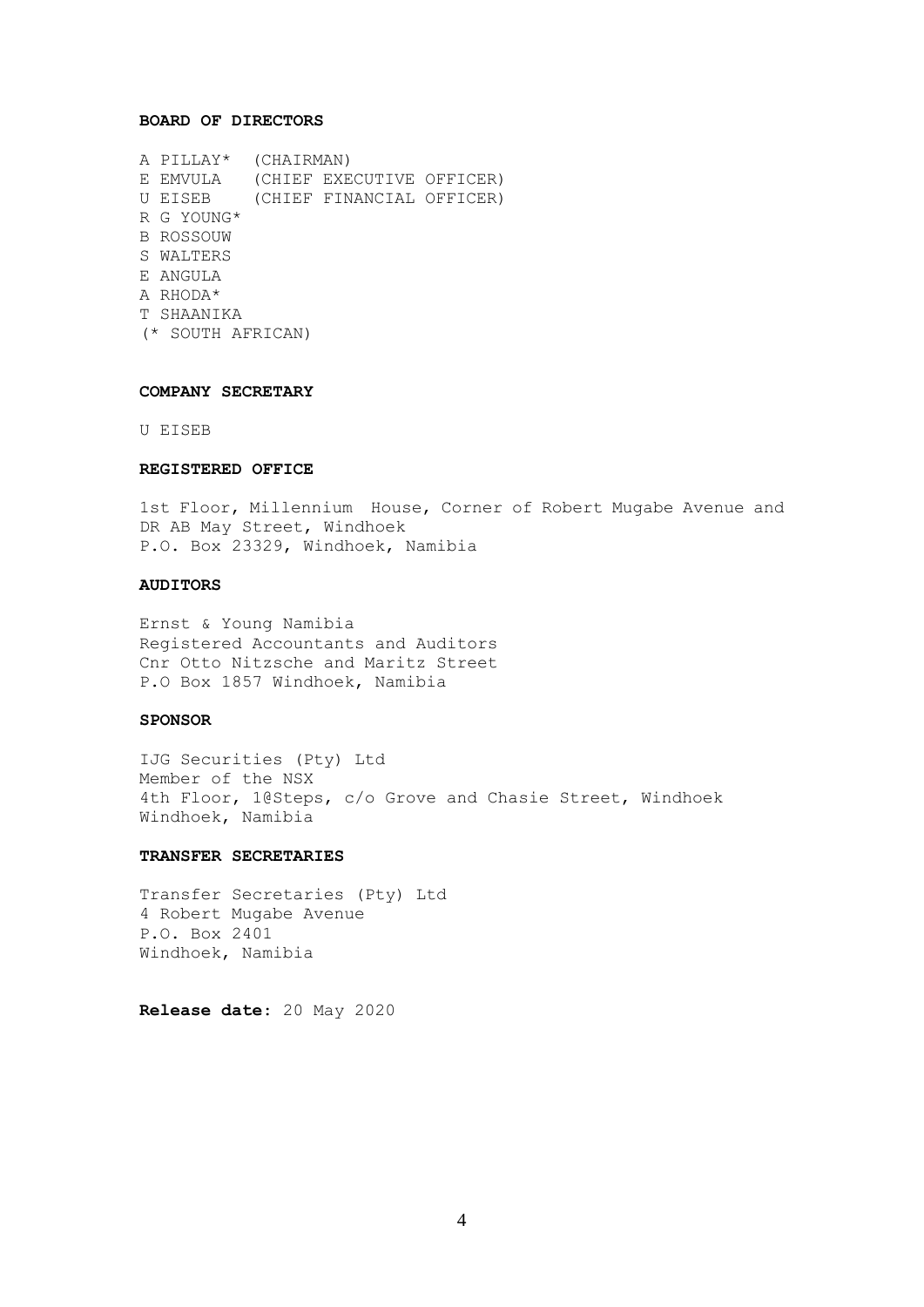## **REVIEWED CONDENSED INTERIM RESULTS FOR THE SIX MONTHS ENDED 31 MARCH 2020**

# **CONDENSED GROUP STATEMENT OF COMPREHENSIVE INCOME**

|                                                           | Reviewed<br>31 March 2020<br>N\$          | Unaudited<br>31 March 2019<br>Ν\$        | $\frac{6}{5}$<br>Change   | Audited<br>30 Sept 2019<br>Ν\$        |
|-----------------------------------------------------------|-------------------------------------------|------------------------------------------|---------------------------|---------------------------------------|
| Revenue (note 5)<br>Other income<br>Operating expenditure | 36 408 385<br>432 497<br>$(26\ 777\ 439)$ | 36 739 969<br>380 161<br>190 665)<br>(27 | (0.90)<br>13.77<br>(1.52) | 83 330 820<br>933 304<br>(62 714 145) |
| Operating profit                                          | 10 063 443                                | 9 929 465                                | 1.35                      | 21 549 979                            |
| Finance income<br>Finance costs                           | (68 250)<br>(278823)                      | 1 296 107<br>(206 581)                   | (105.27)<br>34.97         | 2 910 924<br>(382 793)                |
| Profit before tax                                         | 9 716 370                                 | 11 018 991                               | (11.82)                   | 24 078 110                            |
| Taxation                                                  | (3 348 702)                               | (3 617 651)                              | (7.43)                    | (7 501 430)                           |
| Profit attributable to<br>ordinary shareholders           | 6 367 668                                 | 7 401 340                                | (13.97)                   | 16 576 680                            |

**Other comprehensive income**

## **Items which will not be reclassified subsequently to profit or loss**

| Other comprehensive<br>income for the period                                                          | (550 074)     | 53 585 | 113 895 |
|-------------------------------------------------------------------------------------------------------|---------------|--------|---------|
| Net change in fair value of<br>financial assets designated<br>at FVOCI (not subject to<br>income tax) | $(550 \t074)$ | 53 585 | 113 895 |

| income for the period                        |           |                   | ر تون کله  |
|----------------------------------------------|-----------|-------------------|------------|
| Total comprehensive<br>income for the period | 5 817 594 | 7 454 925 (21.96) | 16 690 575 |

All comprehensive income is attributable to equity holders of the Group

EARNINGS PER SHARE(cents)

| - Basic   | 4.13 | 4.80 (13.96) | 10.75 |
|-----------|------|--------------|-------|
| - Diluted | 4.05 | 4.66 (13.09) | 10.48 |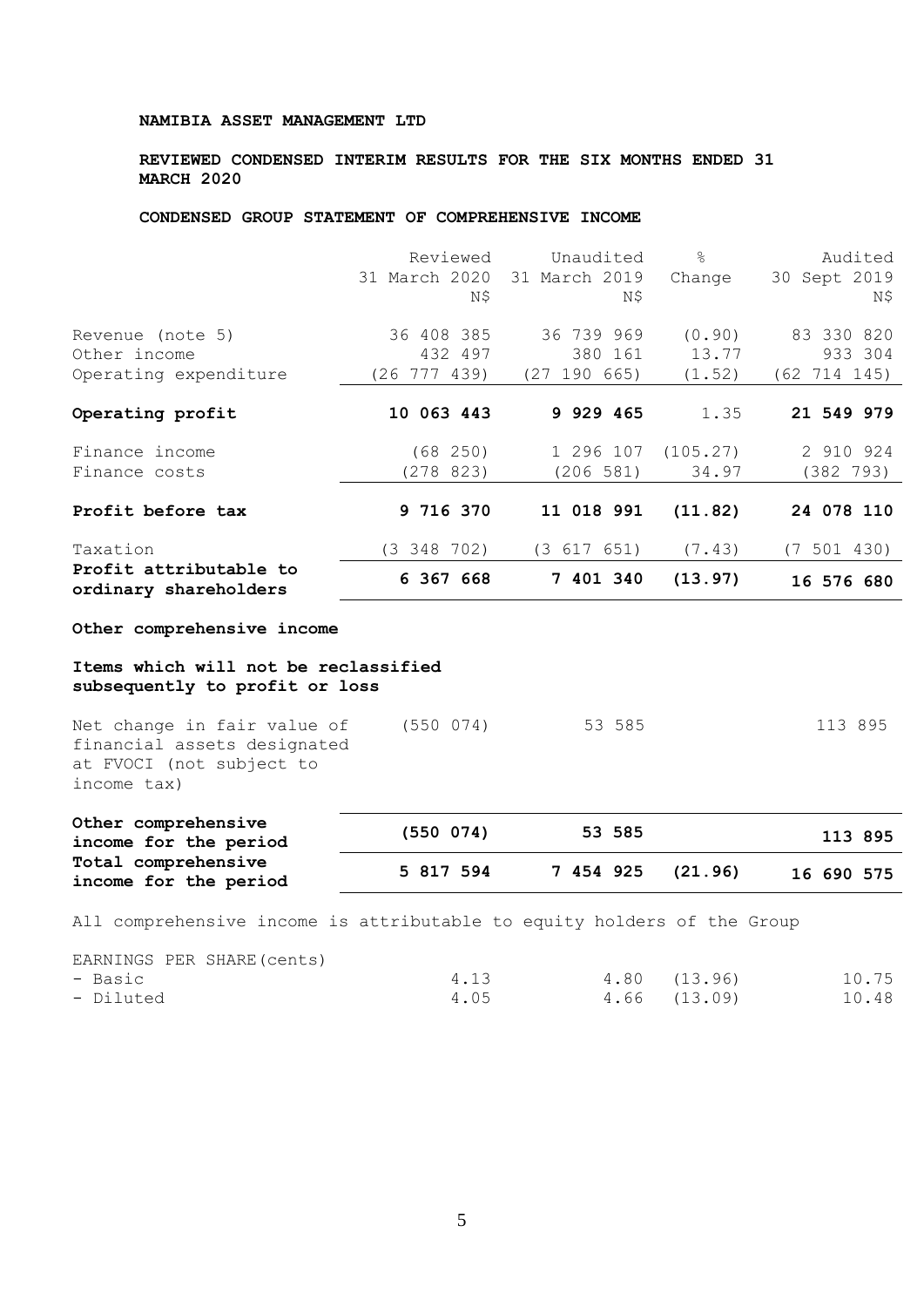## **REVIEWED CONDENSED INTERIM RESULTS FOR THE SIX MONTHS ENDED 31 MARCH 2020**

## **CONDENSED GROUP STATEMENT OF FINANCIAL POSITION**

|                                                  |           | Reviewed      |            | Unaudited       |              |            | Audited     |
|--------------------------------------------------|-----------|---------------|------------|-----------------|--------------|------------|-------------|
|                                                  |           | 31 March 2020 |            | 31 March 2019   | 30 Sept 2019 |            |             |
|                                                  |           | Ν\$           |            | Ν\$             |              |            | Ν\$         |
| <b>ASSETS</b>                                    |           |               |            |                 |              |            |             |
| Non $-$ current assets                           |           | 13 267 339    |            | 7 379 316       |              |            | 8 527 169   |
| Equipment                                        |           | 1 283 798     |            | 616 259         |              | 1 366 379  |             |
| Right-of use asset                               |           | 3 957 018     |            |                 |              |            |             |
| Marketable securities -<br>statutory investments |           | 6 000 000     | 5 000 000  |                 |              | 5 000 000  |             |
| Deferred tax                                     |           | 2 026 523     | 1 763 057  |                 |              | 2 160 790  |             |
| Current assets                                   |           | 36 777 308    | 42 429 810 |                 |              |            | 52 113 382  |
| Marketable securities-                           | 7 392 440 |               | 7 386 426  |                 |              | 7 698 819  |             |
| additional investments                           |           |               |            |                 |              |            |             |
| Trade and other receivables                      |           | 11 807 117    | 13 166 542 |                 |              | 12 486 440 |             |
| Current tax asset                                |           | 472 332       |            | 527 958         |              |            | 439 274     |
| Cash and cash equivalents                        |           | 17 105 419    | 21 348 884 |                 |              | 31 488 849 |             |
| TOTAL ASSETS                                     |           | 50 044 647    | 49 809 126 |                 |              |            | 60 640 551  |
| EQUITY AND LIABILITIES                           |           |               |            |                 |              |            |             |
| TOTAL EQUITY ATTRIBUTABLE TO                     |           |               |            |                 |              |            |             |
| ORDINARY SHAREHOLDERS                            |           | 22 275 971    | 23 388 419 |                 |              | 32 778 234 |             |
| Issued capital                                   |           | 1 542 292     |            | 1 542 292       |              |            | 1 542 292   |
| Share premium                                    |           | 2 251 860     |            | 2 251 860       |              | 2 251 860  |             |
| Reserve for own shares                           |           | (9 579 250)   |            | $(9\ 579\ 250)$ |              |            | (9 579 250) |
| Share based payment reserve                      |           | 3 857 990     |            | 3 634 539       |              |            | 3 788 704   |
| Fair value reserve                               |           | 1 417 581     |            | 1 907 345       |              | 1 967 655  |             |
| Retained earnings                                |           | 22 785 498    | 23 631 633 |                 |              | 32 806 973 |             |
|                                                  |           |               |            |                 |              |            |             |
| Non-current liabilities                          | 6 379 819 |               | 4 463 493  |                 |              | 4 639 705  |             |
| Leased liability                                 | 4 056 088 |               |            |                 |              |            |             |
| Interest-bearing liabilities                     | 2 323 731 |               | 4 463 493  |                 |              | 4 639 705  |             |
|                                                  |           |               |            |                 |              | 23 222 612 |             |
| Current liabilities                              |           | 21 388 857    | 21 957 214 |                 |              |            |             |
| Shareholders for dividends                       |           | 353 723       |            | 246 306         |              |            | 253 439     |
| Trade and other payables                         |           | 21 035 134    | 21 710 908 |                 |              | 22 969 173 |             |
| TOTAL EQUITY AND LIABILITIES                     |           | 50 044 647    | 49 809 126 |                 |              |            | 60 640 551  |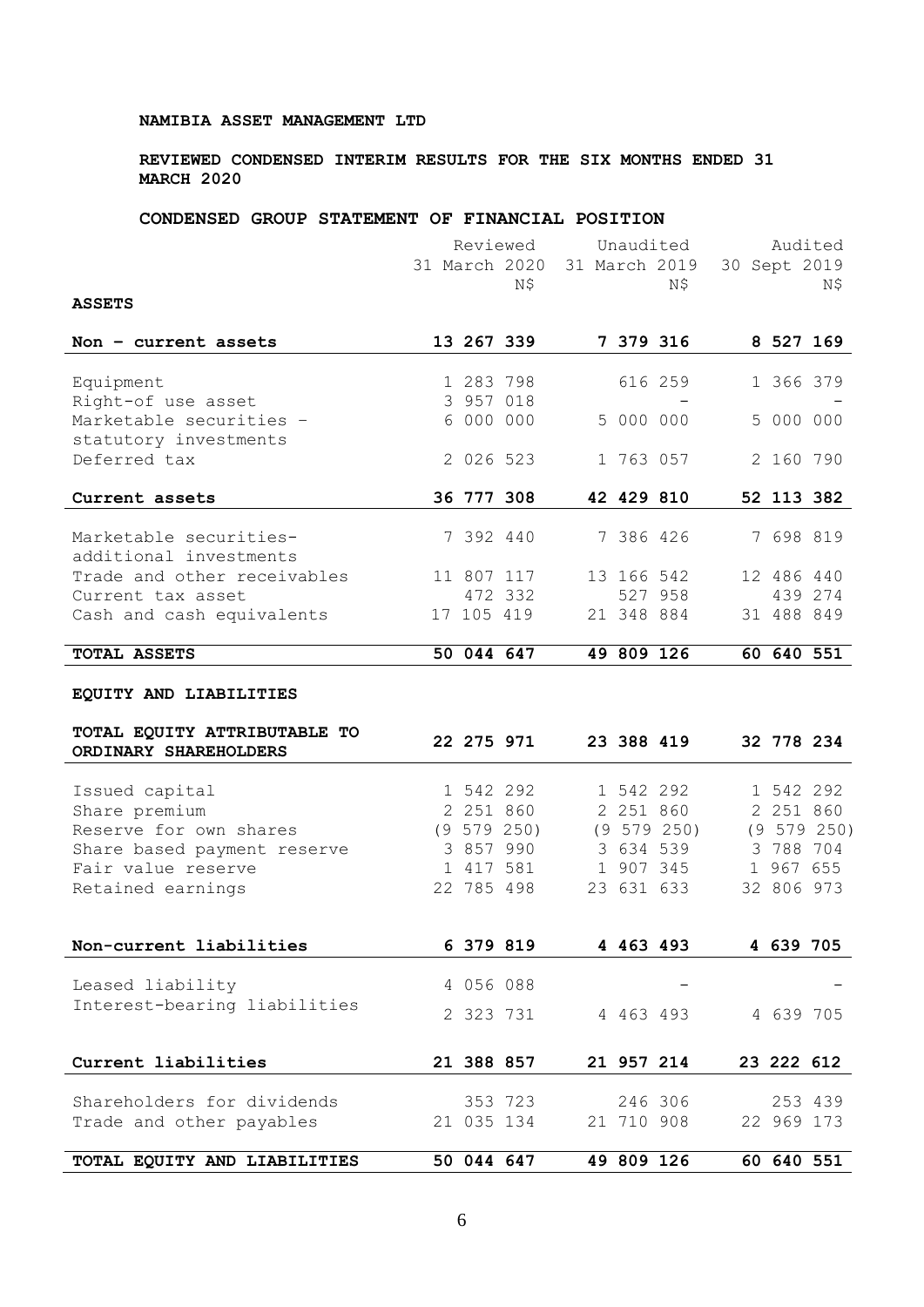## **REVIEWED CONDENSED INTERIM RESULTS FOR THE SIX MONTHS ENDED 31 MARCH 2020**

# **CONDENSED GROUP STATEMENT OF CHANGES IN EQUITY**

|                           | Ordinary                     |                          |                          | Share based              | Reserve                  | Fair                     |                  |
|---------------------------|------------------------------|--------------------------|--------------------------|--------------------------|--------------------------|--------------------------|------------------|
|                           | share                        | Share                    | Retained                 | payment                  | for own                  | value                    |                  |
|                           | capital                      | premium                  | earnings                 | reserve                  | Shares                   | reserve                  | Total            |
|                           | N\$                          | N\$                      | N\$                      | Ν\$                      | N\$                      | N\$                      | N\$              |
| $_{01}$                   |                              |                          |                          |                          |                          |                          |                  |
| Balance<br>at.<br>as.     |                              |                          |                          |                          |                          |                          |                  |
| 2018<br>October           | 1 542 292                    | 2 251 860                | 29 411 486               | 3 263 009                | (9 579 250)              | 1 853 760                | 28 743 157       |
| (audited)                 |                              |                          |                          |                          |                          |                          |                  |
| Comprehensive income      |                              |                          | 7 401 340                |                          |                          | 53 585                   | 7 454 925        |
| for the period            |                              |                          |                          |                          |                          |                          |                  |
| Profit for the period     |                              |                          | 7 401 340                |                          |                          |                          | 7 401 340        |
| comprehensive<br>Other    |                              |                          |                          |                          |                          |                          |                  |
| income for the year       |                              |                          |                          |                          |                          | 53 585                   | 53 585           |
|                           |                              |                          |                          |                          |                          |                          |                  |
| with<br>Transactions      |                              |                          |                          |                          |                          |                          |                  |
|                           |                              |                          |                          |                          |                          |                          |                  |
| recorded<br>owners        |                              |                          | (13 181 193)             | 371 530                  |                          |                          | (12 809 663)     |
| directly to equity        |                              |                          |                          |                          |                          |                          |                  |
| Share based payments      |                              |                          | $\overline{\phantom{0}}$ | 371 530                  |                          |                          | 371 530          |
| Dividends<br>paid<br>to   |                              |                          | (13 181 193)             |                          |                          |                          | (13 181 193)     |
| equity holders            |                              |                          |                          |                          |                          |                          |                  |
| Balance as<br>31<br>at    |                              |                          |                          |                          |                          |                          |                  |
| 2019<br>March             | 1 542 292                    | 2 251 860                | 23 631 633               | 3 634 539                | (9 579 250)              | 1 907 345                | 23 388 419       |
| (unaudited)               |                              |                          |                          |                          |                          |                          |                  |
| Comprehensive income      |                              |                          |                          |                          |                          |                          |                  |
| for the period            | $\qquad \qquad \blacksquare$ | $\overline{\phantom{0}}$ | 9 175 340                | $\overline{\phantom{0}}$ | $\overline{\phantom{0}}$ | 60 310                   | 9 235 650        |
| Profit for the period     |                              |                          | 9 175 340                |                          |                          |                          | 9 175 340        |
| comprehensive<br>Other    |                              |                          |                          |                          |                          |                          |                  |
|                           | $\equiv$                     | $\equiv$                 | ÷                        |                          | ÷,                       | 60 310                   | 60 310           |
| income for the period     |                              |                          |                          |                          |                          |                          |                  |
| Transactions<br>with      |                              |                          |                          |                          |                          |                          |                  |
| recorded<br>owners        |                              |                          |                          | 154 165                  | $\overline{\phantom{0}}$ |                          | 154 165          |
| directly to equity        |                              |                          |                          |                          |                          |                          |                  |
| Share based payments      | $\overline{\phantom{a}}$     | $\overline{\phantom{a}}$ | $\overline{\phantom{a}}$ | 154 165                  | $\overline{\phantom{a}}$ | $\overline{\phantom{0}}$ | 154 165          |
| Balance as<br>$at$ 30     |                              |                          |                          |                          |                          |                          |                  |
| 2019<br>September         | 1 542 292                    | 2 251 860                | 32 806 973               | 3 788 704                | $(9\ 579\ 250)$          | 1 967 655                | 32 778 234       |
| (audited)                 |                              |                          |                          |                          |                          |                          |                  |
| Comprehensive income      |                              |                          |                          |                          |                          |                          |                  |
| for the period            | $\blacksquare$               |                          | 6 367 668                | $\overline{\phantom{0}}$ | Ξ.                       | (550 074)                | 5 817 594        |
| Profit for the period     | $\overline{\phantom{a}}$     | ÷                        | 6 367 668                |                          |                          |                          | 6 367 668        |
|                           |                              |                          |                          |                          |                          |                          |                  |
| comprehensive<br>Other    | L.                           |                          | ÷                        |                          | ÷                        | (550 074)                | (550074)         |
| income for the period     |                              |                          |                          |                          |                          |                          |                  |
| Transactions<br>with      |                              |                          |                          |                          |                          |                          |                  |
| recorded<br>owners        |                              |                          | (16 389 143)             | 69 286                   |                          |                          | $(16\ 319\ 857)$ |
| directly to equity        |                              |                          |                          |                          |                          |                          |                  |
| Share based payments      | $\equiv$                     | $\equiv$                 | $\overline{\phantom{a}}$ | 69 286                   | ÷                        |                          | 69 286           |
| Dividends<br>paid<br>to   |                              |                          |                          |                          |                          |                          |                  |
| equity holders            |                              |                          | (16 389 143)             |                          |                          |                          | $(16\ 389\ 143)$ |
| Balance<br>31<br>as<br>at |                              |                          |                          |                          |                          |                          |                  |
| March 2020 (reviewed)     | 1 542 292                    | 2 251 860                | 22 785 498               | 3 857 990                | (9 579 250)              | 1 417 581                | 22 275 971       |
|                           |                              |                          |                          |                          |                          |                          |                  |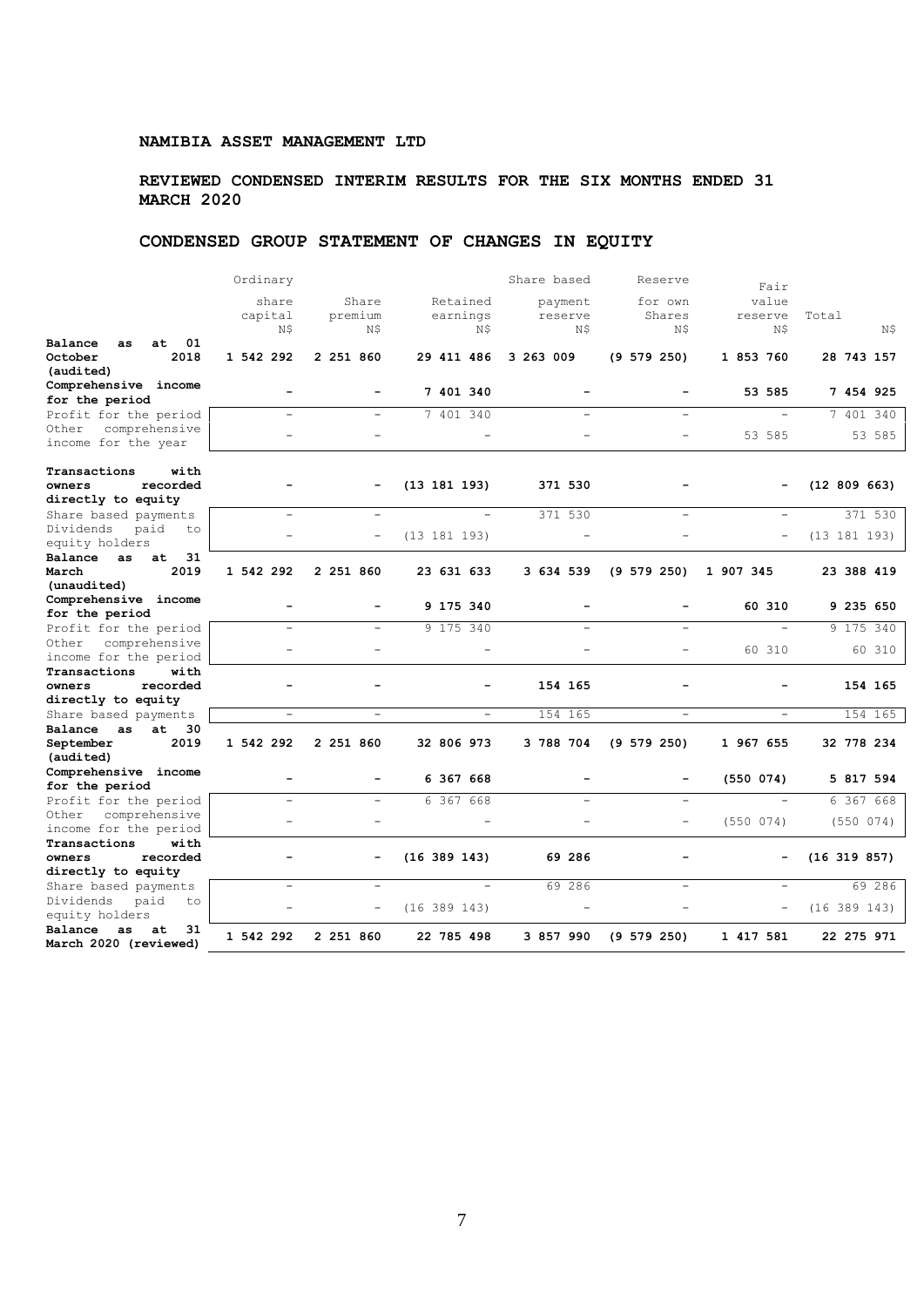# **REVIEWED CONDENSED INTERIM RESULTS FOR THE SIX MONTHS ENDED 31 MARCH 2020**

## **CONDENSED GROUP STATEMENT OF CASH FLOWS**

|                                                             | Reviewed<br>31 March 2020 | Unaudited<br>31 March 2019           | Audited<br>30 Sept 2019 |
|-------------------------------------------------------------|---------------------------|--------------------------------------|-------------------------|
|                                                             | Ν\$                       | Ν\$                                  | N\$                     |
| Cash<br>flows<br>from<br>operating<br>activities            |                           |                                      |                         |
| Cash generated by operations                                | 9 020 779                 | 16 004 881                           | 30 192 666              |
| Finance income                                              | 962 419                   | 958 007                              | 2 626 798               |
| Taxation paid                                               | (3 247 493)               | $(3\ 117\ 187)$                      | (7 310 016)             |
| Dividends paid                                              | (16 288 859)              | (13 107 910)                         | (13 100 777)            |
| Net cash flow from operating<br>activities                  | $(9\ 553\ 154)$           | 737 791                              | 12 408 671              |
| Cash<br>flow<br>investing<br>from                           |                           |                                      |                         |
| activities                                                  |                           |                                      |                         |
| Acquisitions of equipment to<br>maintain operations         | (68 070)                  |                                      | (1 238 391)             |
| Marketable<br>securities                                    | (2936756)                 | (1889095)                            | (2 471 468)             |
| (investments)                                               |                           |                                      |                         |
| Marketable<br>securities<br>disinvestments                  | 611 421                   | 1 279 737                            | 1 569 586               |
|                                                             |                           |                                      |                         |
| Net cash flows from investing<br>activities                 | $(2\;393\;405)$           | (609 358)                            | $(2\;140\;273)$         |
| financing<br>flows<br>from<br>Cash                          |                           |                                      |                         |
| activities                                                  |                           |                                      |                         |
| Repayment of interest-bearing<br>liabilities                | (2 072 409)               | $(1\;349\;776)$                      | $(1\;349\;776)$         |
| Interest paid on<br>interest-                               | (364 462)                 | (429 242)                            | (429 242)               |
| bearing liabilities                                         |                           |                                      |                         |
| Net cash flows from financing                               | (2 436 871)               | $(1\ 779\ 018)$                      | $(1\ 779\ 018)$         |
| activities                                                  |                           |                                      |                         |
| (Decrease)/increase<br>in<br>cash<br>and cash equivalents   |                           | $(14 \t383 \t430)$ $(1 \t650 \t585)$ | 8 489 380               |
| Cash and cash equivalents at<br>the beginning of the period | 31 488 849                | 22 999 469                           | 22 999 469              |
| Cash and cash equivalents at<br>the end of the period       | 17 105 419                | 21 348 884                           | 31 488 849              |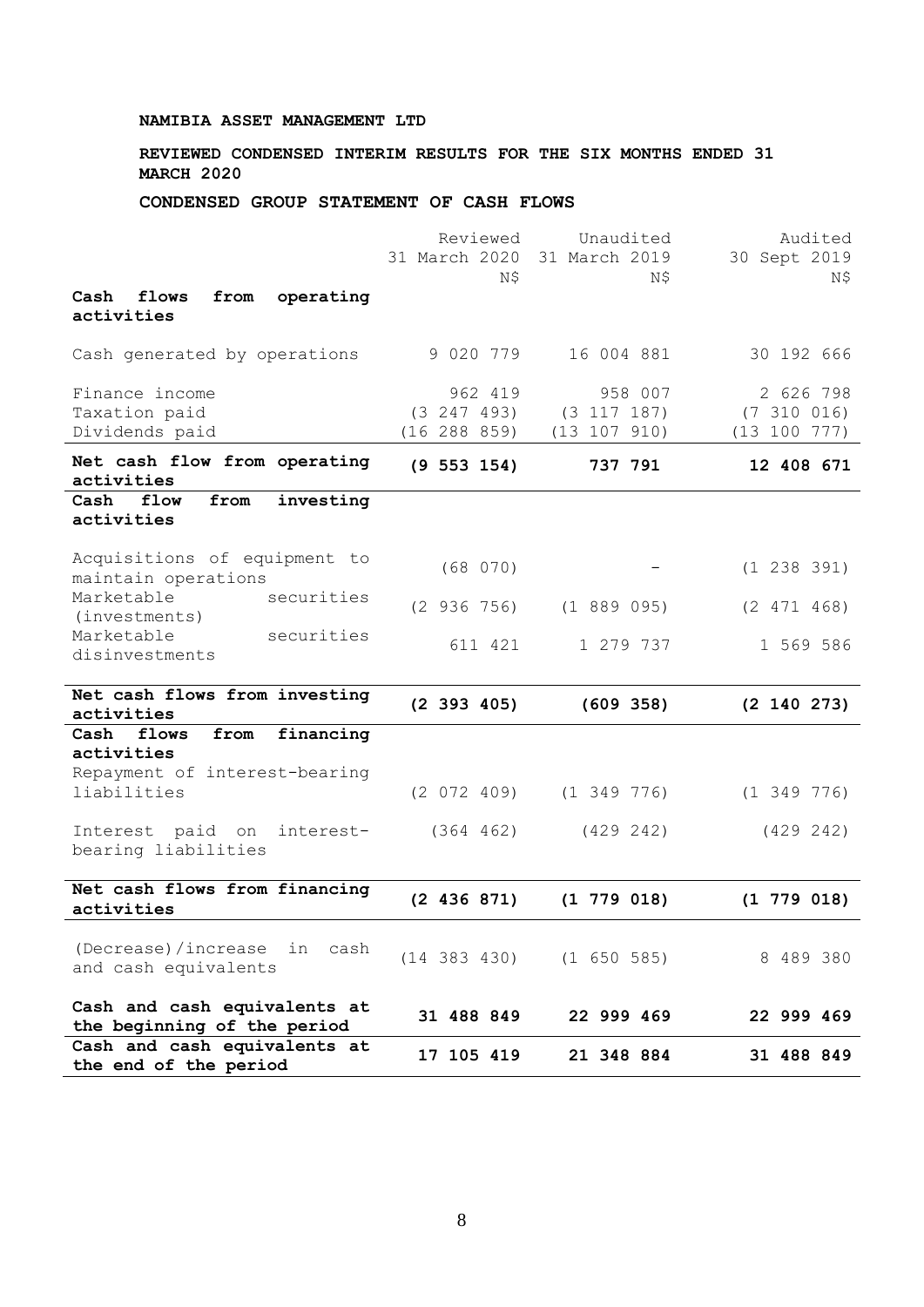## **NOTES TO THE REVIEWED CONDENSED INTERIM GROUP FINANCIAL STATEMENTS**

### **1. Reporting entity**

Namibia Asset Management Ltd (the "Company") is a Company incorporated in Namibia. The condensed group financial statements for the six months ended 31 March 2020 comprise the Company and its subsidiaries (together referred to as the "Group").

### **2. Statement of compliance**

These condensed Group financial statements have been prepared in accordance with the International Financial Reporting Standards (IFRS) IAS 34, Interim Financial Reporting and in the manner required by the Namibian Companies Act 28 of 2004. These condensed Group financial statements have not been audited but have been independently reviewed by the Group's external auditors.

The Group has only one operating segment and thus no segmental reporting has been provided.

These condensed Group interim financial statements were approved by the Board of Directors on 14 May 2020.

### **3. Significant accounting policies**

The accounting policies applied by the Group in these condensed Group financial statements are the same as those applied by the Group in its full Group financial statements as at and for the year ended 30 September 2019, except for the adoption of new and amended IFRS's that become effective on 01 October 2019. The following new standard has the most pertinent impact on the Group:

## • **IFRS 16 – Leases**

The Group has applied IFRS 16 using the cumulative catch-up approach and therefore comparative information has not been restated and is presented under IAS 17. The Group applied the practical expedient in IFRS 16 C3 and did not reassess the definition of a lease on its current lease contracts but applied the requirements of IFRS 16 to all leases recognised as operating leases previously under IAS 17.

The Group assesses whether a contract is or contains a lease, at inception of the contract. The Group recognises a rightof-use asset and a corresponding lease liability with respect to all lease arrangements in which it is the lessee, except for short-term leases (defined as leases with a lease term of 12 months or less) and leases of low value assets (such small items of office furniture). For these leases, the Group recognises the lease payments as an operating expense on a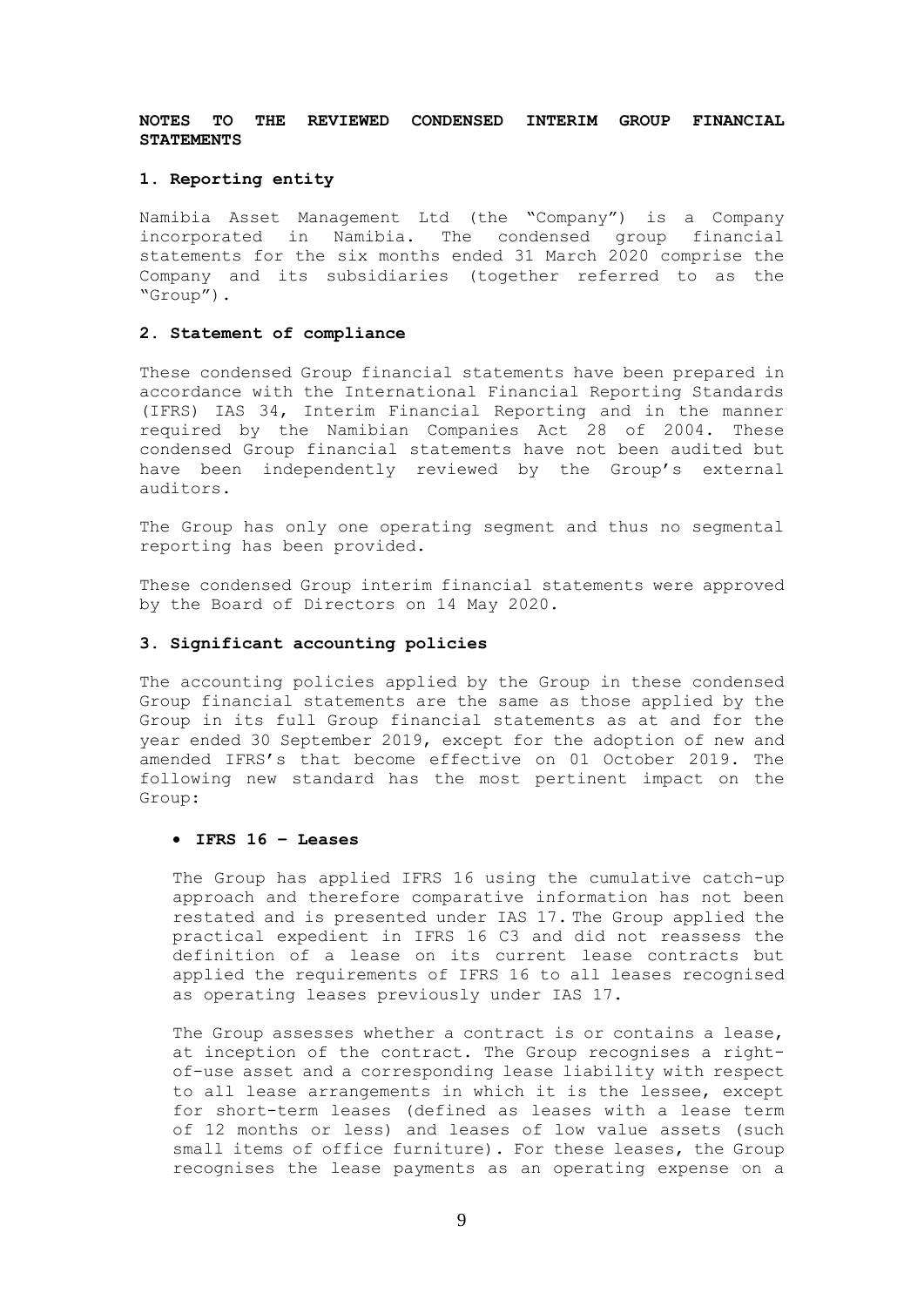straight-line basis over the term of the lease, unless another systematic basis is more representative of the time pattern in which economic benefits from the leased assets are consumed.

The lease liability is initially measured at the present value of the lease payments that are not paid at the commencement date, discounted by using the rate implicit in the lease. If this rate cannot be readily determined, the lessee uses its incremental borrowing rate. In certain instances where the incremental rate is not readily determinable, the Group uses asset-specific rates, such as property yields, as envisaged in the standard.

The lease liability is presented as a separate line in the consolidated statement of financial position.

The lease liability is subsequently measured by increasing the carrying amount to reflect interest on the lease liability (using the effective interest method) and by reducing the carrying amount to reflect the lease payments made. The Group remeasures the lease liability (and makes a corresponding adjustment to the related right-of-use asset) whenever:

- The lease term has changed, in which case the lease liability is remeasured by discounting the revised lease payments using a revised discount rate.
- The lease payments change due to changes in an index or rate, in which cases the lease liability is remeasured by discounting the revised lease payments using an unchanged discount rate.
- A lease contract is modified and the lease modification is not accounted for as a separate lease, in which case the lease liability is remeasured based on the lease term of the modified lease by discounting the revised lease payments using a revised discount rate at the effective date of the modification.

The Group did not make any such adjustments during the period presented.

The right-of-use assets comprise the initial measurement of the corresponding lease liability, lease payments made at or before the commencement day, less any lease incentives received and any initial direct costs. They are subsequently measured at cost less accumulated depreciation and impairment losses.

Right-of-use assets are depreciated over the shorter period of lease term and useful life of the underlying asset. If a lease transfers ownership of the underlying asset or the cost of the right-of-use asset reflects that the Group expects to exercise a purchase option, the related right-of-use asset is depreciated over the useful life of the underlying asset.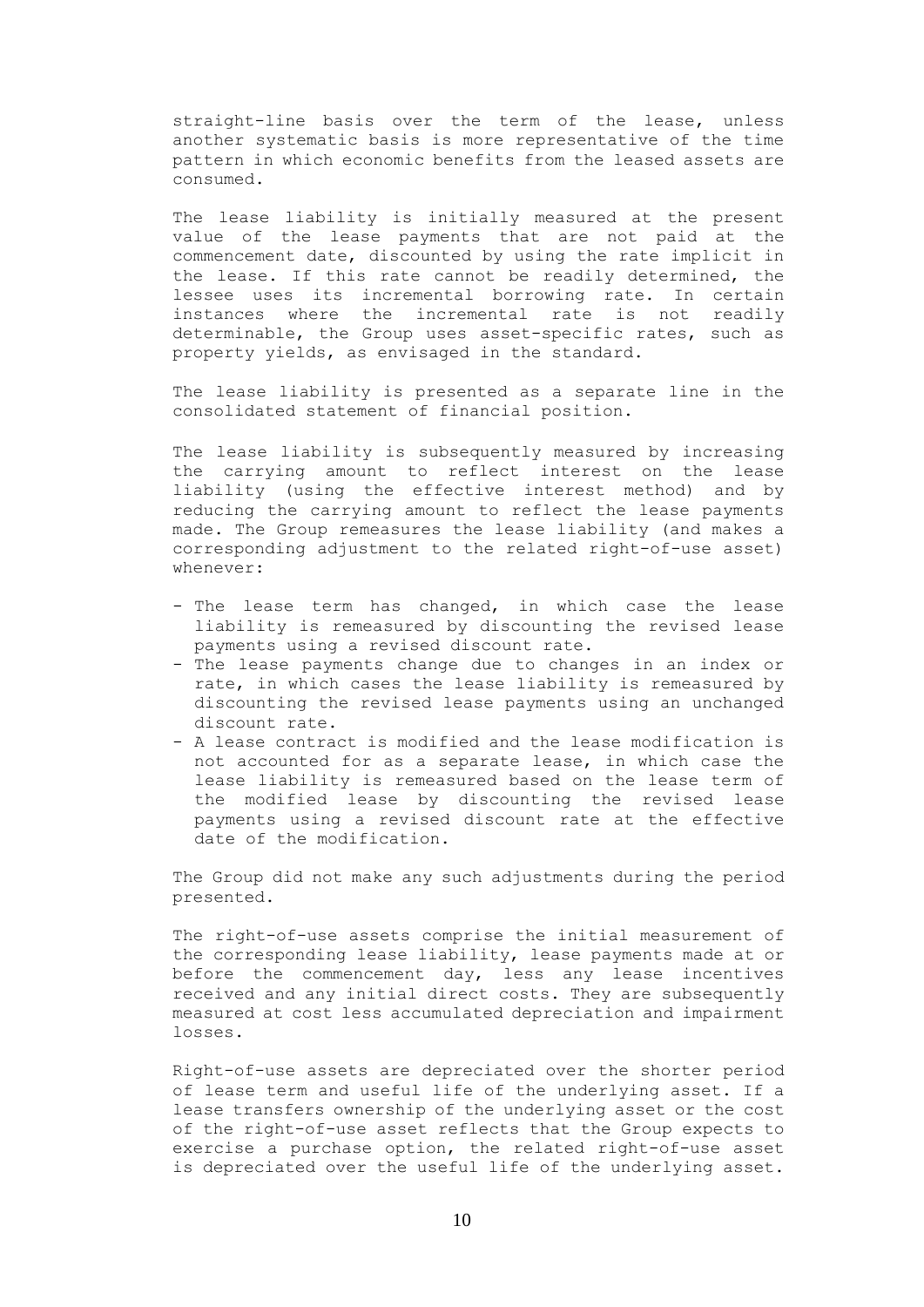The depreciation starts at the commencement date of the lease.

The right-of-use assets are presented as a separate line in the consolidated statement of financial position.

The Group applies IAS 36 to determine whether a right-of-use asset is impaired and accounts for any identified impairment loss.

The Group's office premises rental contract, which commenced on 01 October 2019, represents the sole right-of-use asset and leased liability at reporting date. The below table provides a reconciliation of the opening balance to closing balance of the right-of-use asset and lease liability as at reporting date:

|                                       | Right-of- | Lease           |
|---------------------------------------|-----------|-----------------|
|                                       | use asset | liability       |
| Opening Balance as at 01 October 2019 |           |                 |
| Additions on 01 October 2019          | 4 396 686 | $(4\;396\;686)$ |
| Interest                              |           | (157927)        |
| Depreciation                          | (439 668) |                 |
| Repayments                            |           | 498 525         |
| Closing Balance as at 31 March 2020   | 3 957 018 | $(4\ 056\ 088)$ |

The lease liability as at 01 October 2019 based on the operating lease commitments on that date was determined as follows:

|  | 5 432 817            |
|--|----------------------|
|  | 9%                   |
|  |                      |
|  |                      |
|  |                      |
|  | 4396686<br>4 396 686 |

No other new or amended IFRS standards became effective for the six months ended 31 March 2020 that impacted the Group's reported earnings, financial position or accounting policies.

### **4. Fair value disclosure**

The table below analyses financial instruments carried at fair value, by valuation method. The different levels have been defined as follows:

**Level 1:** Quoted prices (unadjusted) in active markets for identical assets or liabilities.

**Level 2:** Inputs other than quoted prices included in Level 1 that are observable for the asset or liability, either directly (i.e. as closing prices) or indirectly (i.e. derived from closing prices).

**Level 3:** Inputs for the asset or liability that are not based on observable market data (unobservable inputs).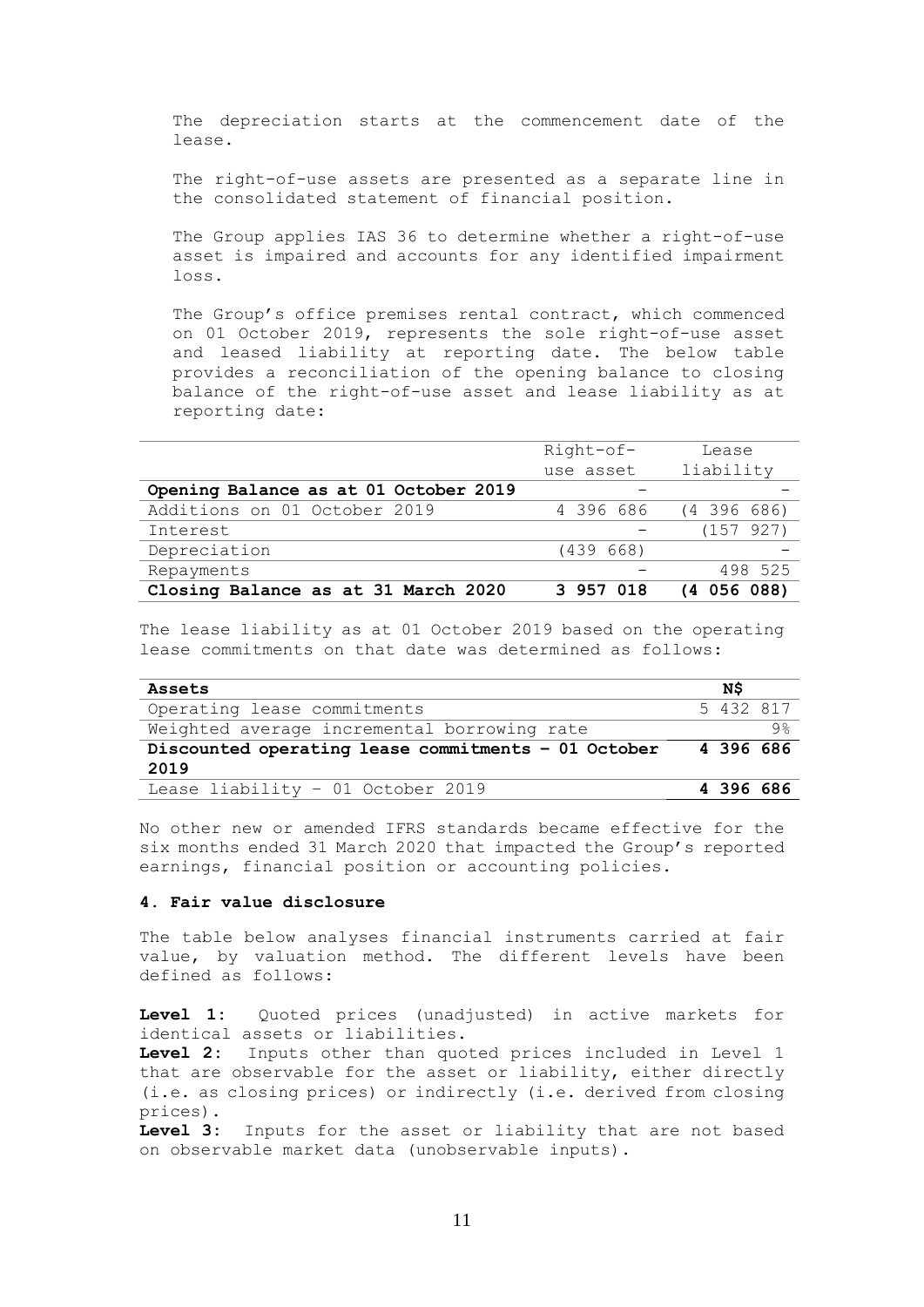| 31 March 2020 (reviewed)             | Level 1    |           |            | Total |
|--------------------------------------|------------|-----------|------------|-------|
| Financial assets designated at fair  |            | 6 000 000 | 6 000 000  |       |
| through other comprehensive<br>value |            |           |            |       |
| income                               |            |           |            |       |
| Financial assets designated at fair  |            | 7 392 440 | 7 392 440  |       |
| value through profit or loss         |            |           |            |       |
|                                      | 13 392 440 |           | 13 392 440 |       |
|                                      |            |           |            |       |
| 31 March 2019 (unaudited)            | Level 1    |           |            | Total |
| Financial assets designated at fair  |            | 5 000 000 | 5 000 000  |       |
| through other comprehensive<br>value |            |           |            |       |
| income                               |            |           |            |       |
| Financial assets designated at fair  |            | 7 386 426 | 7 386 426  |       |
| value through profit or loss         |            |           |            |       |
|                                      | 12 386 426 |           | 12 386 426 |       |
|                                      |            |           |            |       |
| 30 September 2019 (audited)          |            | Level 1   |            | Total |
| Financial assets designated at fair  |            | 5 000 000 | 5 000 000  |       |
| through other comprehensive<br>value |            |           |            |       |
| income                               |            |           |            |       |
| Financial assets designated at fair  | 7 698 819  |           | 7 698 819  |       |
| value through profit or loss         |            |           |            |       |
|                                      | 12 698 819 |           | 12 698 819 |       |

Management is of the view that the carrying amount of all other assets and liabilities approximates their fair value.

There were no transfers of financial instruments between levels during the period.

#### **5. Revenue from contracts with customers**

Revenue comprises:

|                      | 31 Mar 2020 |                       | 31 Mar 2019 30 Sept 2019 |
|----------------------|-------------|-----------------------|--------------------------|
|                      | (reviewed)  | (unaudited) (audited) |                          |
| Segregated fund fees | 28 491 784  | 29 085 792            | 67 777 844               |
| Unit trust fund fees | 7916601     | 7 654 177             | 15 552 976               |
|                      | 36 408 385  | 36 739 969            | 83 330 820               |

### **6. Related party transactions**

No new significant related party transactions arose during the current period which differ in nature to those disclosed in the Group's annual financial statements for the year ended 30 September 2019.

## **7. Events subsequent to the reporting date**

The Directors are not aware of any material events, occurring between 31 March 2020 and the authorisation date of the announcement that would have an impact on these results.

The COVID-19 impact has been felt globally, with economies and the financial markets experiencing unprecedented turmoil and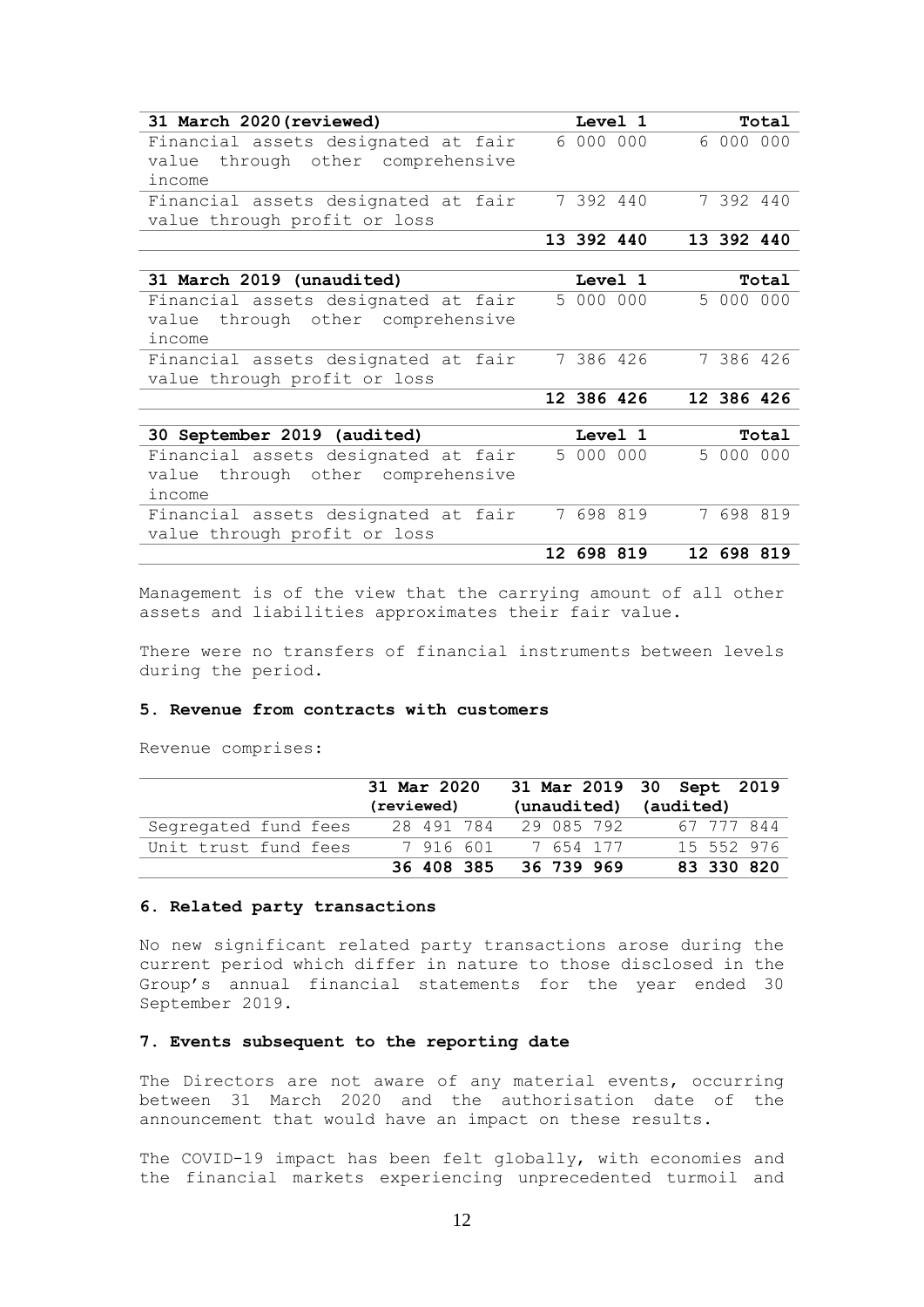significant declines. This is of particular significance to the financial results of the Group due to the fact that fee revenues, and related variable costs, are underpinned by the market valuation of AUM. There is no certainty regarding future movements in the financial markets, and the full economic impact of the pandemic is unknown.

However, based on various scenario analyses performed, and business continuity plans in place, the directors remain committed to deliver on the Group's core strategy, and we continue to actively manage our client portfolios as the markets respond to the consequences of the pandemic.

## **8. Earnings per share#**

|                                                                                                   |  | Reviewed    | 31 March<br>2020<br>Ν\$ | Unaudited<br>31 March<br>2019<br>N\$ |             |              | Audited<br>30 Sept      |             | 2019<br>N\$     |
|---------------------------------------------------------------------------------------------------|--|-------------|-------------------------|--------------------------------------|-------------|--------------|-------------------------|-------------|-----------------|
| Earnings                                                                                          |  |             |                         |                                      |             |              |                         |             |                 |
| Earnings per share is based on                                                                    |  |             |                         |                                      |             |              |                         |             |                 |
| basic earnings of:                                                                                |  | 6 367 668   |                         |                                      |             | 7 401 340    |                         | 16 576 680  |                 |
| Headline earnings per share is                                                                    |  |             |                         |                                      |             |              |                         |             |                 |
| based on headline earnings of:                                                                    |  | 6 367 668   |                         |                                      | 7 401 340   |              |                         | 16 576 680  |                 |
| Reconciliation<br>οf<br>basic<br>earnings to headline earnings                                    |  |             |                         |                                      |             |              |                         |             |                 |
| Basic earnings                                                                                    |  | 6 367 668   |                         |                                      |             | 7 401 340    |                         | 16 576 680  |                 |
| Headline earnings attributable<br>to ordinary shareholders                                        |  | 6 367 668   |                         |                                      | 7 401 340   |              |                         | 16 576 680  |                 |
|                                                                                                   |  |             |                         |                                      |             |              |                         |             |                 |
| Weighted average<br>number<br>оf                                                                  |  |             |                         |                                      |             |              |                         |             |                 |
| ordinary shares in issue                                                                          |  | 154 229 200 |                         |                                      |             | 154 229 200  |                         | 154 229 200 |                 |
| Diluted weighted average number<br>of ordinary shares in issue*                                   |  |             | 157 299 159             |                                      |             |              | 158 818 555 158 241 019 |             |                 |
|                                                                                                   |  |             |                         |                                      |             |              |                         |             |                 |
| Reconciliation<br>of<br>statutory<br>shares in issue<br>diluted<br>to<br>ordinary shares in issue |  |             |                         |                                      |             |              |                         |             |                 |
| Authorised and issued shares                                                                      |  | 200 000 000 |                         |                                      |             | 200 000 000  |                         | 200 000 000 |                 |
| Treasury shares                                                                                   |  |             |                         |                                      |             |              |                         |             |                 |
| Shares held by NAM Staff<br>$-$                                                                   |  |             |                         |                                      |             |              |                         |             |                 |
| Share Trust                                                                                       |  |             | $(3\ 770\ 000)$         |                                      |             | (3770 000)   |                         |             | $(3\ 770\ 000)$ |
| - Shares held by The Orban                                                                        |  |             |                         |                                      |             |              |                         |             |                 |
| Street Trust                                                                                      |  |             | (42 000 800)            |                                      |             | (42 000 800) |                         |             | (42 000 800)    |
| Weighted average number<br>of                                                                     |  |             |                         |                                      |             |              |                         |             |                 |
| shares in issue**                                                                                 |  | 154 229 200 |                         |                                      |             | 154 229 200  |                         | 154 229 200 |                 |
| Effect<br>оf<br>share options                                                                     |  |             |                         |                                      |             |              |                         |             |                 |
| outstanding                                                                                       |  | 3 069 959   |                         |                                      | 4 589 355   |              |                         | 4 011 819   |                 |
| Diluted ordinary<br>shares<br>in                                                                  |  |             |                         |                                      |             |              |                         |             |                 |
| issue                                                                                             |  | 157 299 159 |                         |                                      | 158 818 555 |              |                         | 158 241 019 |                 |